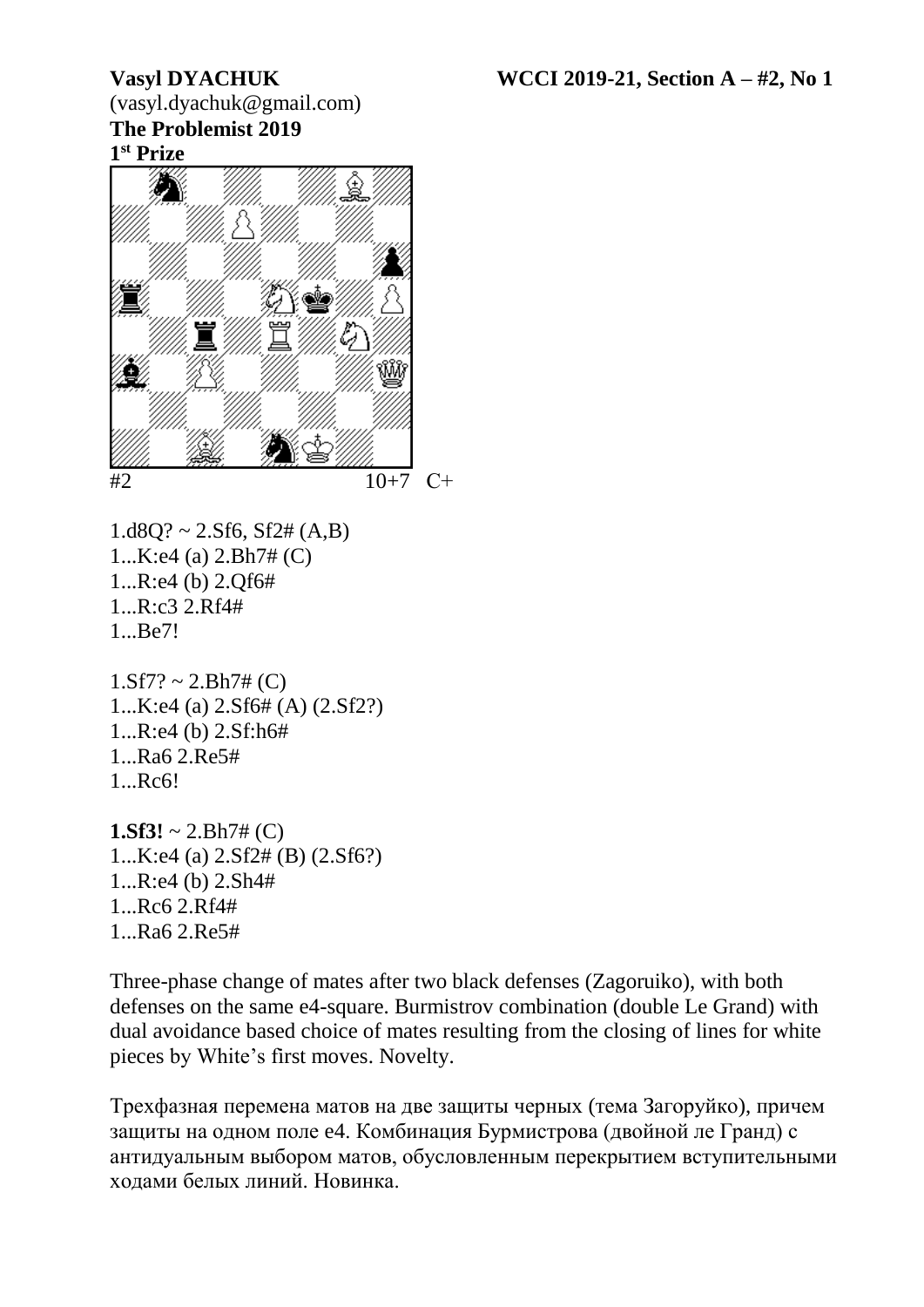(vasyl.dyachuk@gmail.com) **7 th FIDE World Cup in Composing 2019 2 nd Prize**



1.Ba5? (A) ~ 2.Se5# (C) 1...R:e6 (a) 2.R:b5# (B) 1...K:d3 (b) 2.Qh3# (D) 1...B:g7!

 $1. d4? \sim 2. Oh3# (D)$ 1...R:e6 (a) 2.Qc2# 1...Kd3 (b) 2.Se5# (C) 1...Rh8!

**1.R:b5!** (B)  $\sim$  2.Se5# (C) 1...R:e6 (a) 2.Ba5# (A) 1...K:d3 (b) 2.Sb4# 1...R:g4 2.Scd4#

Three-phase synthesis of Salazar (A-B) and Le Grand (C-D) with three-phase change of mates after two defenses (Zagoruiko). Additionally, Dombrovskis paradox, considering the post-key threat. A rather rare presentation of such synthesis.

Трехфазный синтез тем Салазара (A-B) и ле Гранд (C-D) с трехфазной переменой матов на две защиты (тема Загоруйко). Дополнительно парадокс Домбровскиса, учитывая угрозу в решении. Довольно редко реализованный синтез.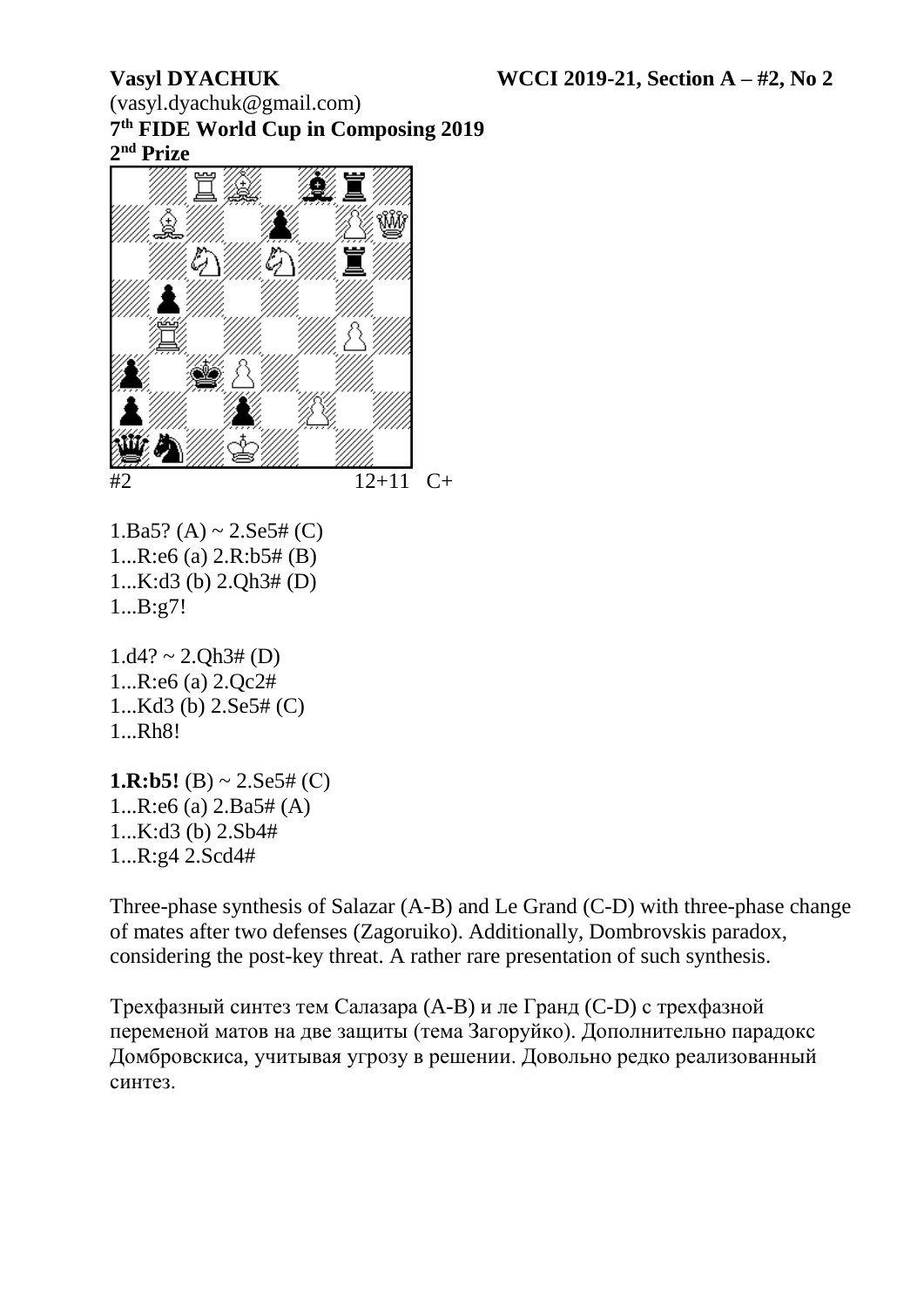## (vasyl.dyachuk@gmail.com) **Problemist of Ukraine 2019 2 nd Prize** (ex aequo)



 $C+$ 

 $1.c6? \sim 2.Red5, Re4# (A,B)$ 1...Se3 (a) 2.Q:e3# 1...Sd3 (b) 2.Q:d3# 1...B:c6 2.S:c6# 1...Q:b5 2.S:b5# 1...h1Q!

 $1.0g7?$  (C) ~  $2. R: e2#$ 1...Se3 (a) 2.Red5# (A) 1...Sd3 (b) 2.Re4# (B) 1...Kc3 2.Re3# (D) 1...Q:b5 2.S:b5# 1...Be4!

**1.Re3!** (D)  $\sim 2.Qe5#$ 1...S:e3 (a) 2.Qg7# (C) 1...Sd3 (b) 2.R:d3# 1...Be4 2.R:e4#

Three-phase change of mates after two black defenses (Zagoruiko), Rudenko theme (double Dombrovskis paradox), Vladimirov paradox, pseudo Salazar. First-ever presentation of such synthesis.

Трехфазная перемена матов на две защиты черных (тема Загоруйко), тема Руденко (двойной парадокс Домбровскиса), парадокс Владимирова, псевдо-Салазар. Подобный синтез тем осуществлен впервые.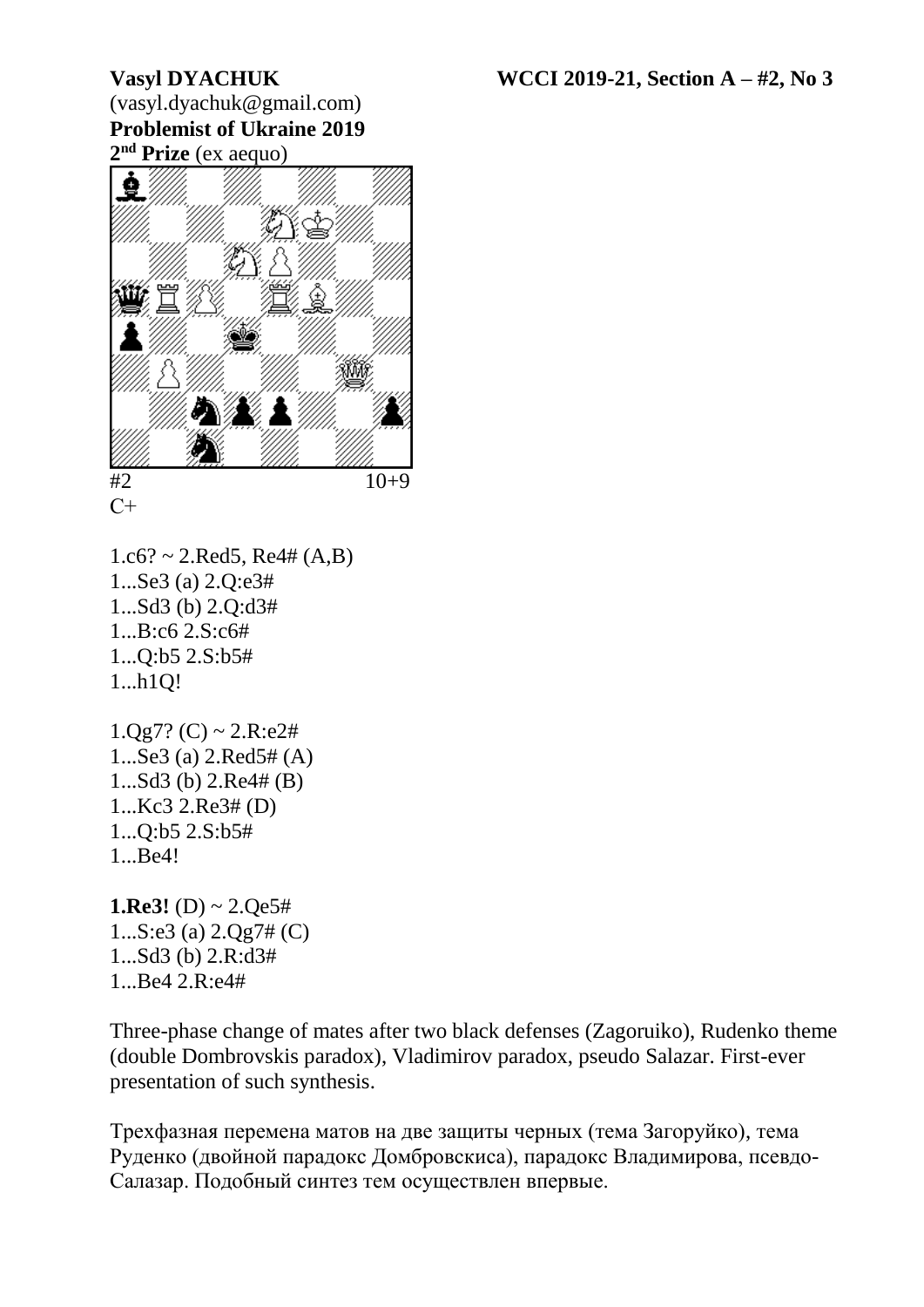(vasyl.dyachuk@gmail.com) **Victory** - **75 JT 2020 1 st -2 nd Prize**



 $15+9$  C+

 $1.d.c4? \sim 2.O-O-O, Rd1# (A,B)$ 1...Kd3 (a) 2.Q:c3# 1...S:f4 (c) 2.c:b5# 1...c2!

1.Rd8? (C)  $\sim$  2.S:c3, Se3# (D,E) 1...K:d3 (a) 2.Q:c3# 1...S:e7 (b) 2.S:e7# 1...S:f4 (c) 2.S:f4# 1...Sf8! (d)

 $1.S: c3? (D) \sim 2.Rd8# (C)$ 1...K:d3 (a) 2.O-O-O# (A) (2.Rd1?) 1...S:e7 (b) / Sf8 (d) 2.Se2# 1...S:f4! (c)

**1.Se3!** (E)  $\sim$  2.Rd8# (C) 1...K:d3 (a) 2.Rd1# (B) (2.O-O-O?) 1...S:e7 (b) / S:f4 (c) / Sf8 (d) 2.Sc2#

Multiphase change of mates, Zagoruiko (a,b), double Dombrovskis paradox (A,B-a) with dual avoidance based choice of moves and castling, double interchange of first move and threat (C-D,E), cycle of defenses (a,c - b,c - a,b), interchange of defense and refutation (c-d). All in all, change of functions of 5 white moves. First-ever presentation of this sort of complex.

Многофазная перемена матов, тема Загоруйко (a,b), двойной парадокс Домбровскиса (A,B-a) с антидуальным выбором матов и рокировкой, двойное чередование вступительного хода и угрозы (C-D, E), цикл защит (a,c - b,c - a,b), чередование защиты и опровержения (c-d). Всего перемена функций 5 ходов белых. Подобный комплекс тем осуществлен впервые.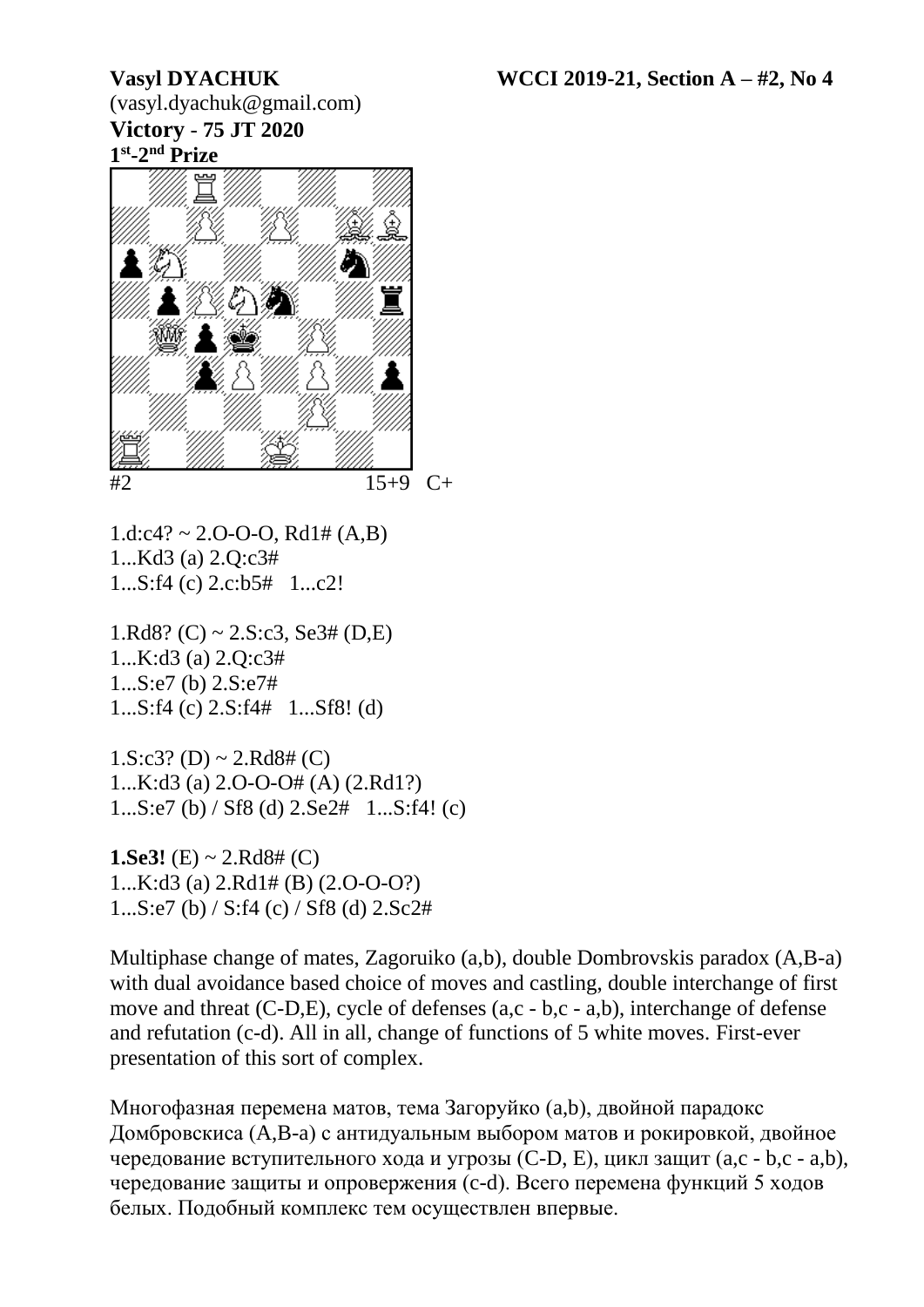(vasyl.dyachuk@gmail.com) **Sergei Shedei** - **80 MT 2020 1 st -3 rd Prize**



1...Re4 (c) 2.R:e4# (C)

1.Re4? (C) ~ 2.R:f4# 1...R:e4 (c) 2.R6:e4# 1...B:g5! (b)

 $1.0d8? \sim 2.5h2# (B)$ 1...R:f3 (a) 2.Re4# 1...B:g5 (b) 2.Q:g5# 1...f6!

 $1.f6? (A) \sim 2.Sh2\# (B)$ 1...R:f3 (a) 2.Re7# 1...B:g5 (b) 2.R:g5# 1...Rf5!

**1.Rh6!**  $\sim$  2.R:h4# 1...R:f3 (a) 2.f6# (A) 1...B:g5 (b) 2.Sh2# (B)

Three-phase change of mates after two black defenses (Zagoruiko), Vladimirov paradox (A), Dombrovskis paradox (B). Such hard-to-implement synthesis of themes is for the first time ever presented against the background of adequate half-battery play (in 1.f6? and 1.Rh6!) and battery elimination (in 1.Qd8?). Additionally, Vladimirov paradox (C).

Трехфазная перемена матов на две защиты черных (тема Загоруйко), парадокс Владимирова (А), парадокс Домбровскиса (В). Впервые сложный для реализации синтез тем представлен на фоне полноценной игры полубатареи (в 1.f6? и 1.Rh6!) и ее разрушением (в 1. Qd8?). Дополнительно парадокс Владимирова (С).